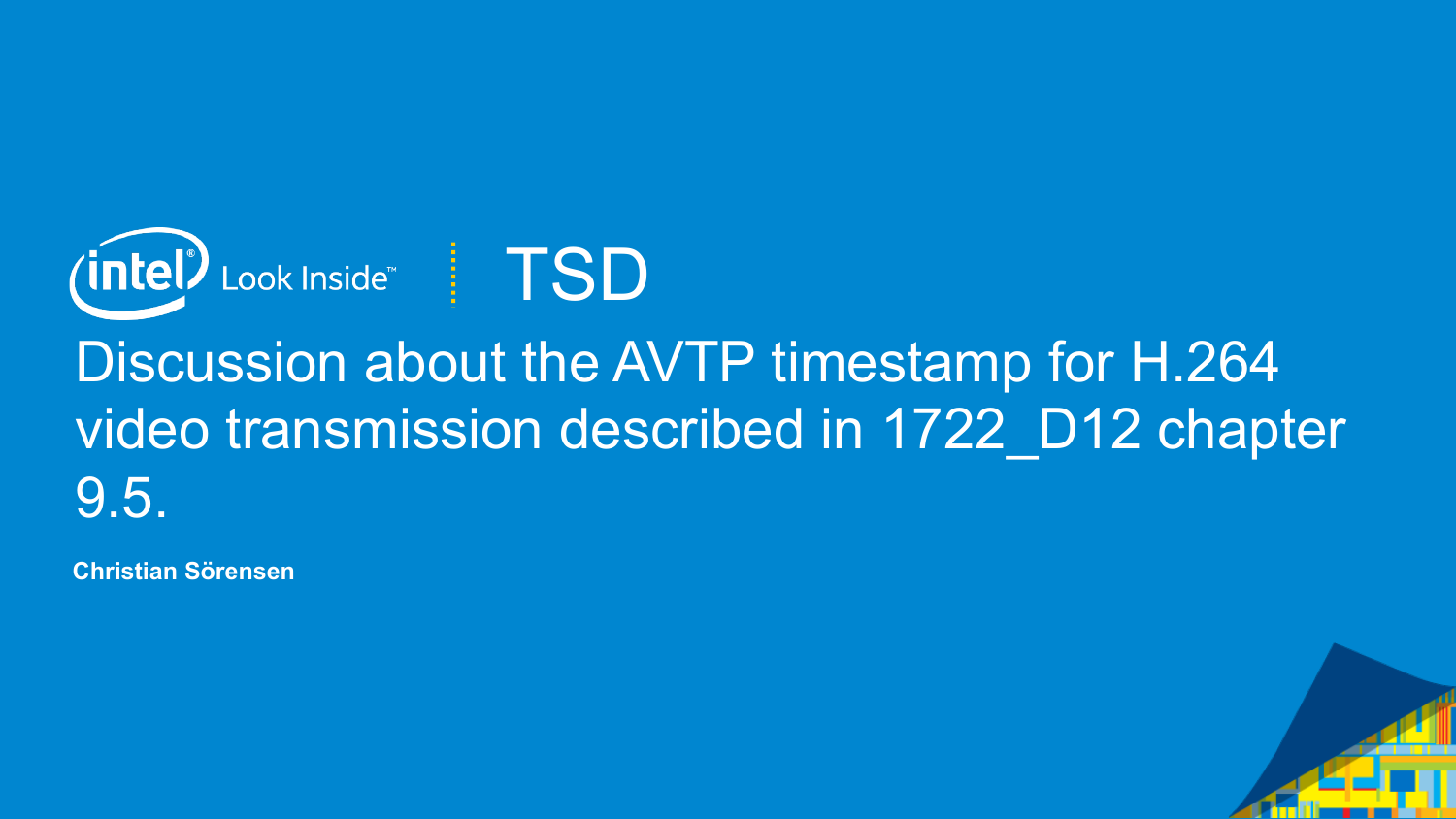### Agenda

- Development Setup
- Usage and calculation of the AVTP H.264 timestamp not clear
- RFC 6184 basics (packetization types, usage of PTS)
	- AVB / RTP differences
	- AVTP timestamp vs RTP timestamp
	- Which timing information is needed for a H264 decoder ?

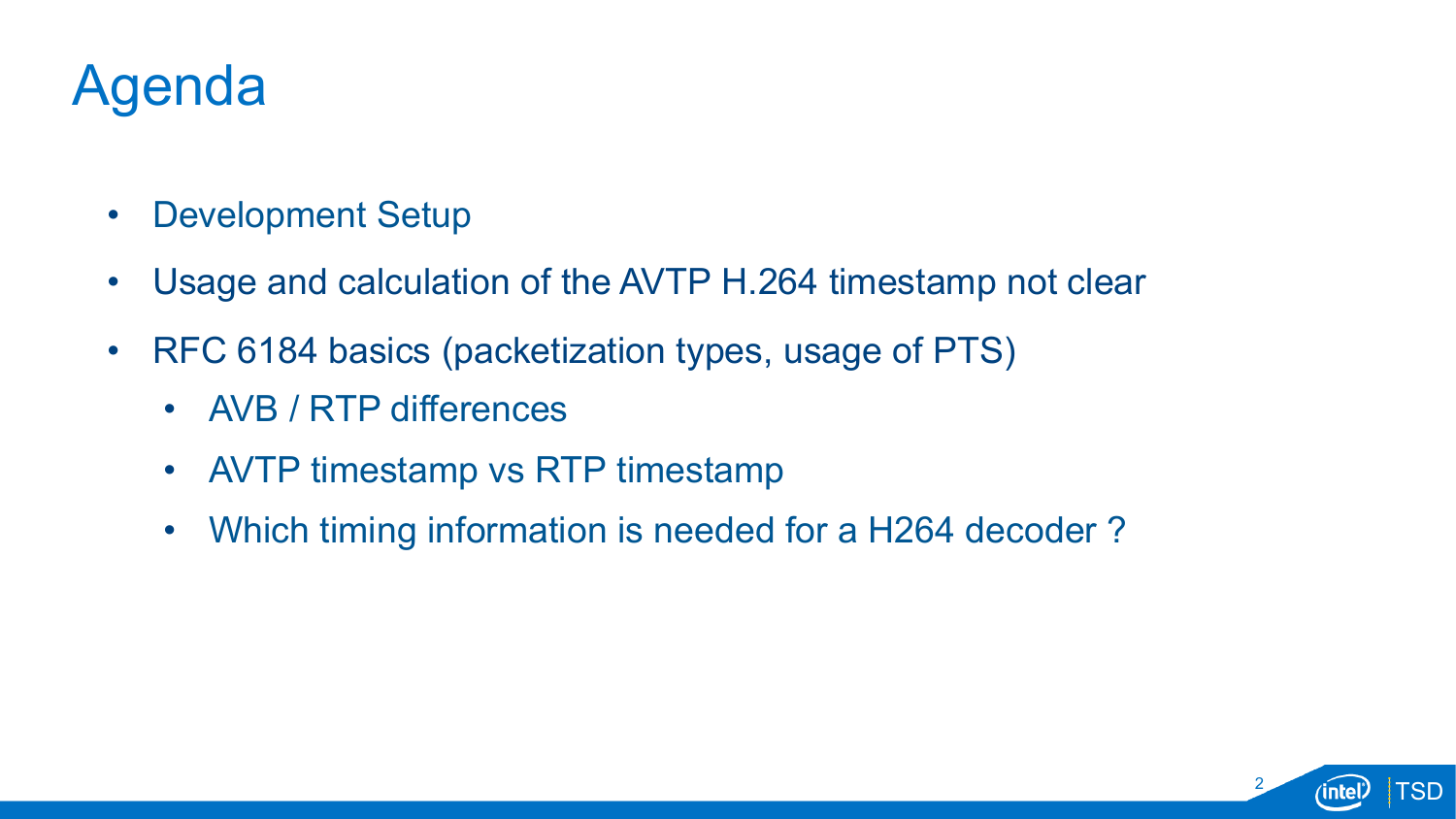## Development Setup

- The H.264 Video format descibed in chapter 9 in IEEE 1722-D12 is mainly based on RFC6184 (RTP payload format). Only the header and the presentation time handling is different. Idea was to use the gstreamer to create RTP packets and doing the AVTP header re-ordering behind.
- Gstreamer pipelines:

AVB Transmitter: filesrc ! qtdemux ! rtph264pay ! avbsink -> AVB Stack

AVB Receiver: AVB Stack ->avbsrc ! rtpjitterbuffer ! rtph264depay ! vaapidecode ! vaapisink

- Problems:
	- Which time should be used for avtp\_timestamp calcualtion described in 1722-D12 5.4.3.8
		- PTS or RTP timestamp?
	- How to create the AVTP timestamp from the RTP timestamp and vice versa?
		- Is it possible at all?
		- Could the RTP timestamp used for transmission ?
		- Do we have to know the PTS and the DTS for calculation ? That is not given by using the output from rtph264pay.
	- The RTP timestamp is not increasing monotonically by constantly increasing sequence numbers (see explanation on the next foils)

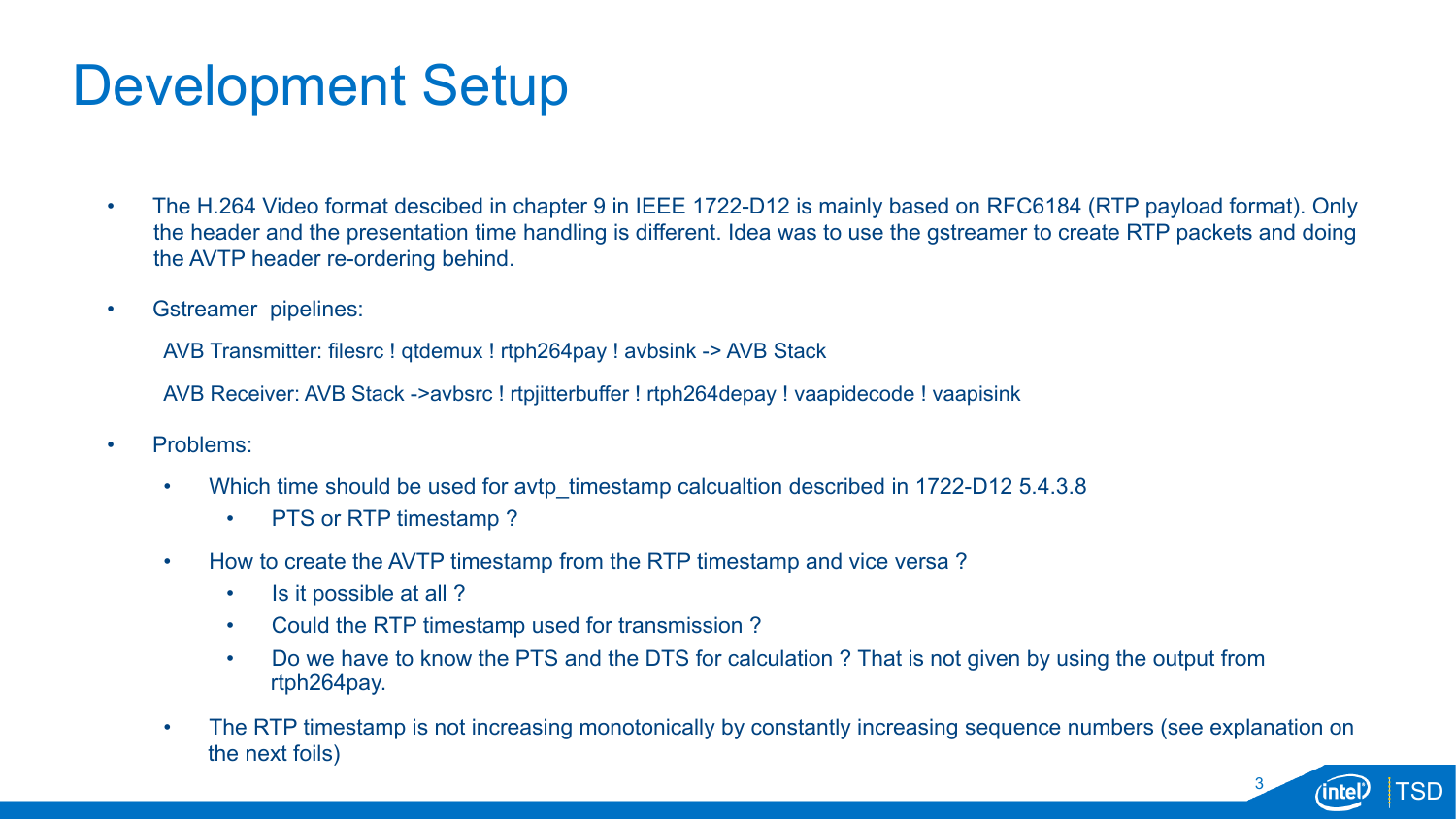#### RFC 6184 basics

- RFC6184: One of the main properties of H.264 is the complete decoupling of the transmission time, the decoding time, and the sampling or presentation time of slices and pictures. The decoding process specified in H.264 is unaware of time, and the H.264 syntax does not carry information such as the number of skipped frames .
	- PTS and DTS are *not* part of the H.264 bitstream.
	- There is no timing information carried within the NAL units which can be used for the decoder. It is mandatory to have the RTP timestamp for this. So the timestamp transmitted via the AVB header couldn't be used as usual for AVB. The decoder will restore the DTS and the PTS by getting the RTP timestamp and knowing the ordering scheme.
- RTP timestamp and PTS timestamp differ in encoding and definition!
- RFC 6184: Receivers SHOULD use the RTP timestamp for synchronizing the display process.

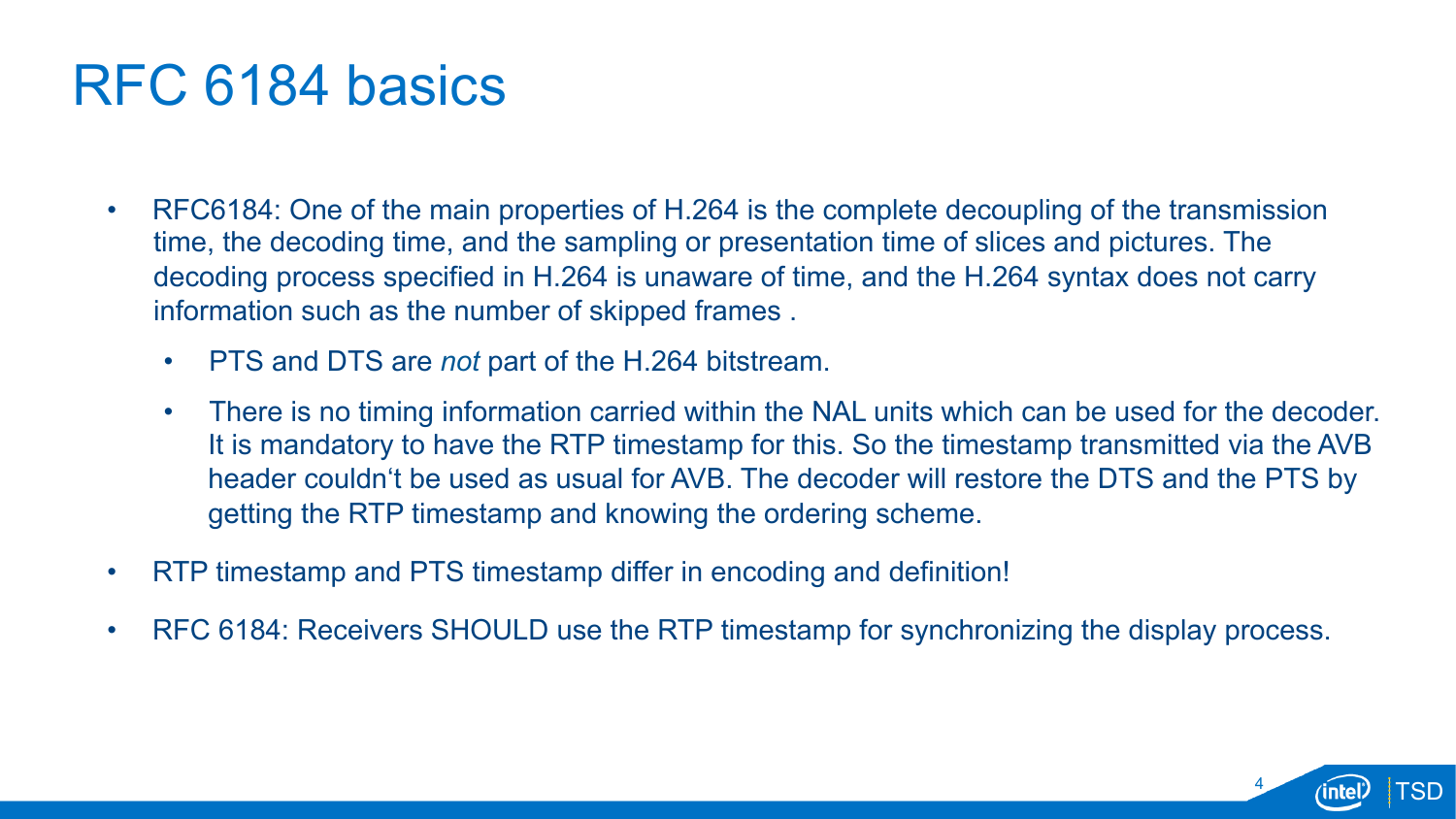#### RFC 6184 basics

- Packetization Modes used by RTP H.264 (RFC6184: **5.4. Packetization Modes**)
	- Single NAL unit mode
	- Non-interleaved mode (In the non-interleaved mode, NAL units are **transmitted in NAL unit decoding order**. It is used for low latency streaming)
	- Interleaved mode: (The interleaved mode is targeted for systems that do not require very low end-to-end latency. The interleaved mode allows transmission of NAL units out of NAL unit decoding order.)
- In case of the "Non-interleaved mode " the RTP timestamps are not increasing constantly.

"The semantics of the RTP timestamps depends on the payload type. As a general rule it contains the Presentation Time Stamp (PTS) of the first block of data inside the packet. Also as a general rule, the packets are ordered by Decoding Time Stamp (DTS). In the presence of bi-directional predicted frames ("B-frames"), the codec would logically send the later key frame ("I-frame") first, as it should have an earlier DTS inspite of the later PTS. It is hence perfectly normal to have a late timestamp before an earlier one, within short time interval.I do not think there is a bug anywhere." (Source: https://mailman.videolan.org/pipermail/vlc-devel/2009-March/057179.html)

• So interleaved as non-interleaved packetization mode could be possible we have to deal with increasing presentation timestamps for interleaved mode and not monotonically increasing presentation timestamps for non-interleaved mode.